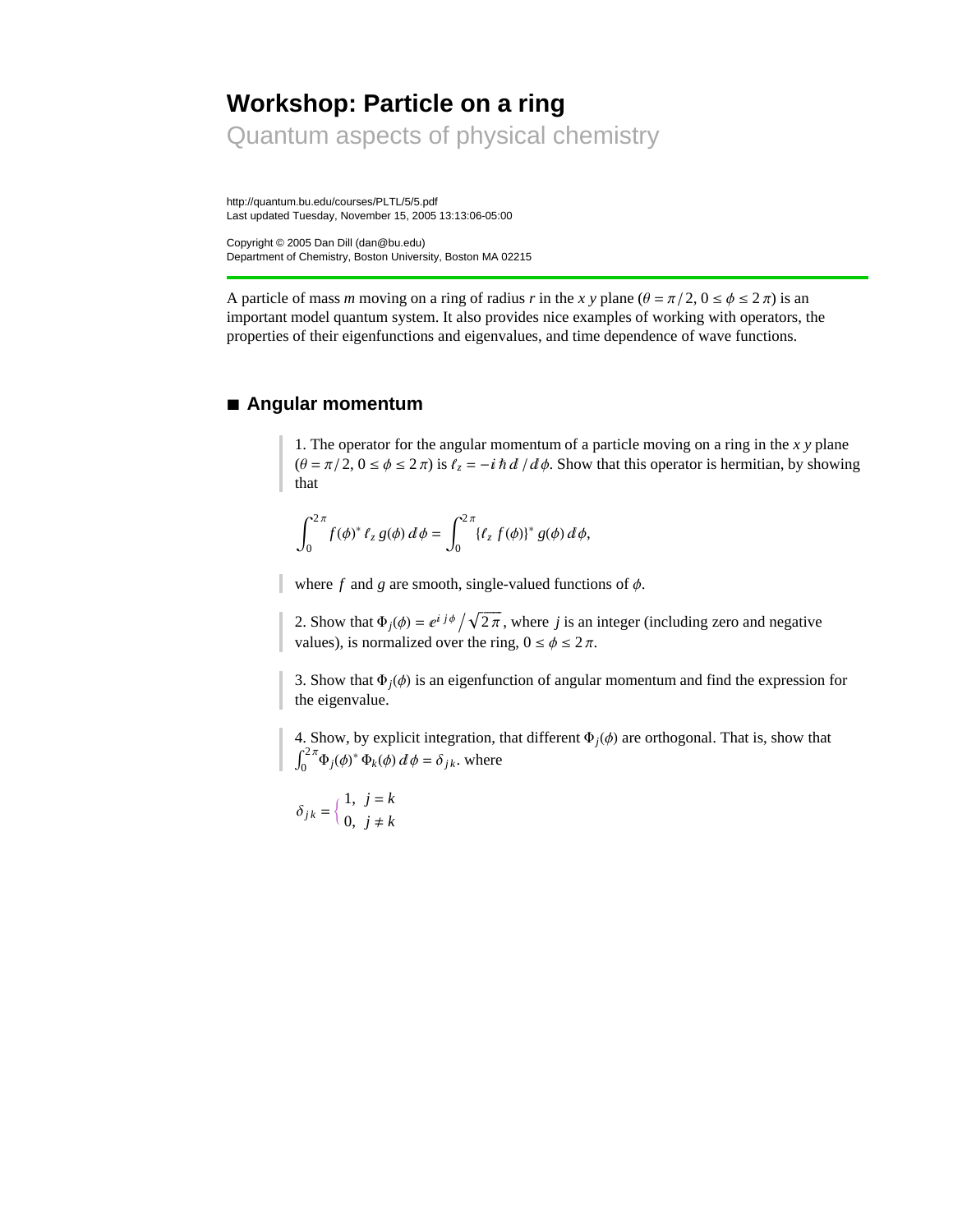is called the Kronecker delta.

5. Show, without doing explicit integration, that wave functions  $\Phi_i(\phi)$  with different values of *j* must be orthogonal. That is, show that  $\int_0^{2\pi} \Phi_j(\phi)^* \Phi_k(\phi) d\phi = \delta_{jk}$ .

# **à Kinetic energy**

6. Show that if an operator, *q*, is hermitian, then the operator  $q^2 = q q$  is also hermitian.

7. The operator for the kinetic energy of a particle of mass *m* moving on a ring in the *x y* plane is  $\ell_z^2/2I = -(\hbar^2/2I) d^2/d\phi^2$ , where  $I = m r^2$  is the moment of inertia and *r* is the radius of the ring. Show that this operator is hermitian.

8. Show that  $\Phi_i(\phi)$  is an eigenfunction of kinetic energy and find the expression for the eigenvalue.

9. In classical physics, kinetic energy of a particle on a ring is  $\ell_z^2$  /(2*I*). Reasoning by analogy, what values of angular momentum can a particle on a ring with moment of inertia *I* have?

10. Discuss whether you can use the hermiticity of the kinetic energy operator to predict the value of  $\int_0^{2\pi} \Phi_{-|j|}(\phi)^* \Phi_{|j|}(\phi) d\phi$ .

#### **à Average values**

11. Show that if the wave function of a system is an eigenfunction of an operator *q*, then the average value  $\langle q \rangle$  is equal to the eigenvalue of *q*.

12. Obtain an expression for the average value of  $\ell_z$ , for the wave function  $\Phi_i(\phi)$ .

13. Obtain an expression for the average value of  $\ell_z^2$ , for the wave function  $\Phi_j(\phi)$ .

14. Obtain an expression for the rms uncertainty,  $\delta \ell_z$ , for the wave function  $\Phi_i(\phi)$ .

15. Discuss whether your result for  $\delta l_z$  for the wave function  $\Phi_j(\phi)$ , makes sense.